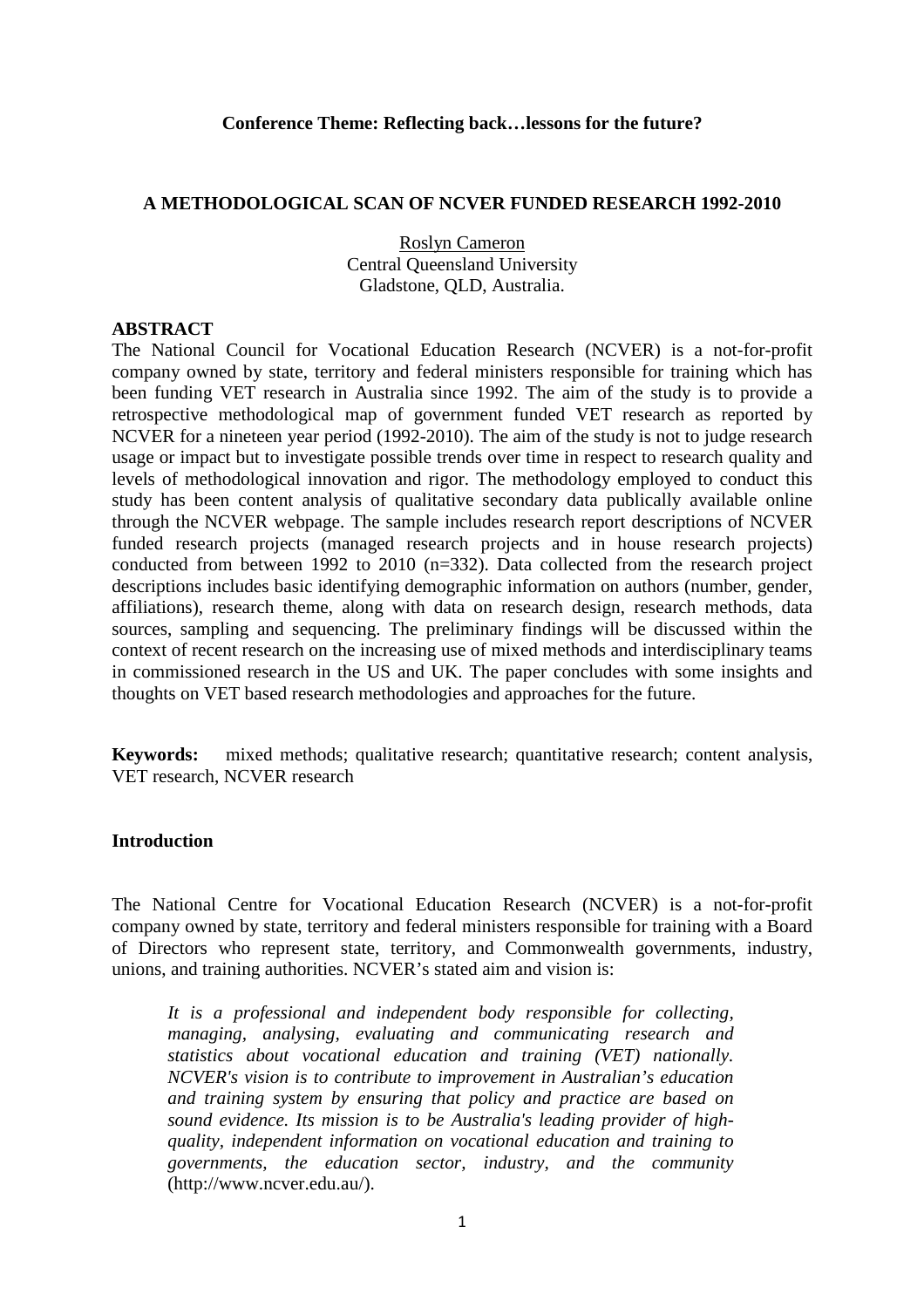NCVER's operations are broad and cover six main areas of activity however the focus of this research is in a specific research activity area: the coordination and management of the National VET Research and Evaluation (NVETRE) program and the NCVER in house research program. The NVETRE program provides funding annually for VET research and commissions research based upon the research priorities agreed to by the Ministerial Council for Tertiary Education and Employment. The inhouse projects are developed and conducted by NCVER's research staff and are funded by NCVER after approval from the NCVER Board.

In terms of VET policy the Department of Education, Employment and Workplace Relations (DEEWR), formerly DEST, creates national training strategies to meet long term objectives of vocational education and training (VET) in Australia. Three national strategies have set the direction for the development of VET in Australia for the period being reported through this research:

- Shaping our Future (2004-2010)
- A Bridge to the Future (1998-2003)
- Towards a Skilled Australia (1994-1998).

NCVER's research activities are focused around five main themes: *students and individuals*; *teaching and learning*; *industry and employers*; *the VET system* and; *VET in context*. All five main themes have a set of sub themes. The initial aim of this study is to conduct a scan of the research methods utilised in NCVER funded research from 1992-2010 within these five thematic areas and to calculate prevalence rates under four broad methodological categories: quantitative (QUANT); qualitative (QUAL); mixed methods (MM) or; other. The study will then progress to more qualitative analysis of individual research projects conducted within these categories to gauge the quality and levels of methodological innovation being undertaken. This paper reports the preliminary findings from the initial methodological scan and presents data from the analysis of the majority of level 2 themes for two of the five main research themes: *Students and individuals* and *Teaching and learning*. The methodology employed is content/document analysis of research project summary descriptions available on the NCVER website. A major aim of the research is to determine whether mixed methods approaches are being funded in Australian VET based research and to determine the level of acceptance and adoption of mixed methods in this discipline in Australia. This will then be compared to other similar studies conducted in the UK and US in government funded health related research. This will provide wider international and disciplinary perspectives on the acceptance and prevalence of mixed methods across government commissioned and funded research.

The research questions posited for the research are:

RQ1: What are the funding inputs and publication outputs for research projects across the five main research themes of NCVER from 1992 to 2010?

RQ2: What are the prevalence rates for monomethod and mixed methods research approaches in NCVER funded research from 1992 to 2010?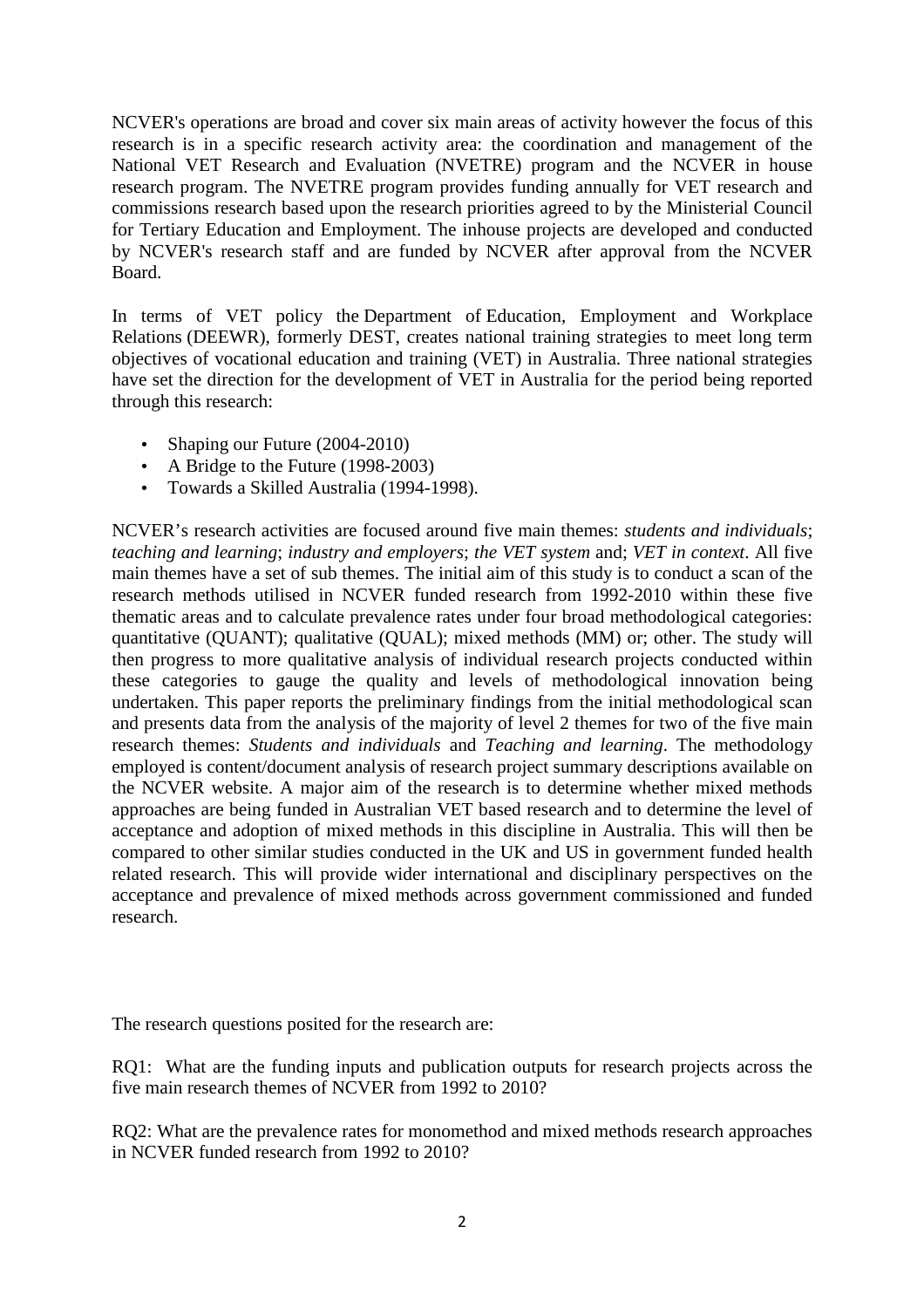RQ3: What are the basic demographics and frequency of repeat funding of principal researchers for NCVER funded research projects funded from 1992 to 2010?

RQ4: Does the NCVER funded research identified as using mixed methods meet mixed methods quality criteria?

In 1998 the Office for Standards in Education (OfSTED) undertook a review of educational research in the Britain. This study categorised educational research from four highly ranked journals (n=264). In an analysis of a sub sample of 41 empirical articles the study found four major themes, the second of these themes being problems with methodology. 'This largely focused on problems arising from the conduct of qualitative research, which made up a large proportion of the empirical work surveyed. In particular, the issues of triangulation (or the lack of it) and sampling bias were noted. Other issues concerning methodology arose around the presentation of research, including the lack of reporting of sample size and method of sample selection' (Tooley & Darby 1998, pp.5-6).

Smith (2004) undertook an analysis of National Research and Evaluation Committee (NREC) research projects managed by NCVER between1997-2000 and found that qualitative research dominated. Non empirical work (reviews of literature and research and new analysis of existing data sets) also featured strongly in the NREC program 1997-2000. Smith (2004, p. 208) noted 'increasingly important in NREC research has been the use of mixed methodologies'. Cameron (2010) investigated the use and quality of mixed methods research in Australian VET based research and concluded:

*The fact that mixed method studies represented 15% of all papers/articles and 22% of all empirical papers/articles indicates that the broader field of VET based research, as represented by two conferences and journal, is utilising mixed methods. It would seem that mixed methods is beginning to be discussed and utilised within these academic publications and forums*  (Cameron 2010, p. 37).

This study will complement the research undertaken by Smith (2004) and Cameron (2010) and provide a fuller picture of the methodologies employed and in particular the prevalence of mixed methods in NCVER funded research. Plano Clark (2010) acknowledges how important an indicator of the adoption and acceptance of mixed methods this type of research will be when she states:

*The importance of funding for research occurs through allocating resources, setting research priorities, and conveying norms for research within disciplinary and cultural contexts. As such, funding mechanisms play an important role in research because they directly influence the questions that researchers study as well as the methods used* (Plano Clark 2010, p. 428).

## **Commissioned and funded research in UK and US**

Creswell (2010, p. 63) noted that research funding could be viewed as a stimulus as well as an inhibitor of the use and adoption of mixed methods. Creswell takes the former view and noted that in the US the National Institutes of Health developed guidelines for combined qualitative and quantitative research in 1999 and have held workshops on mixed methods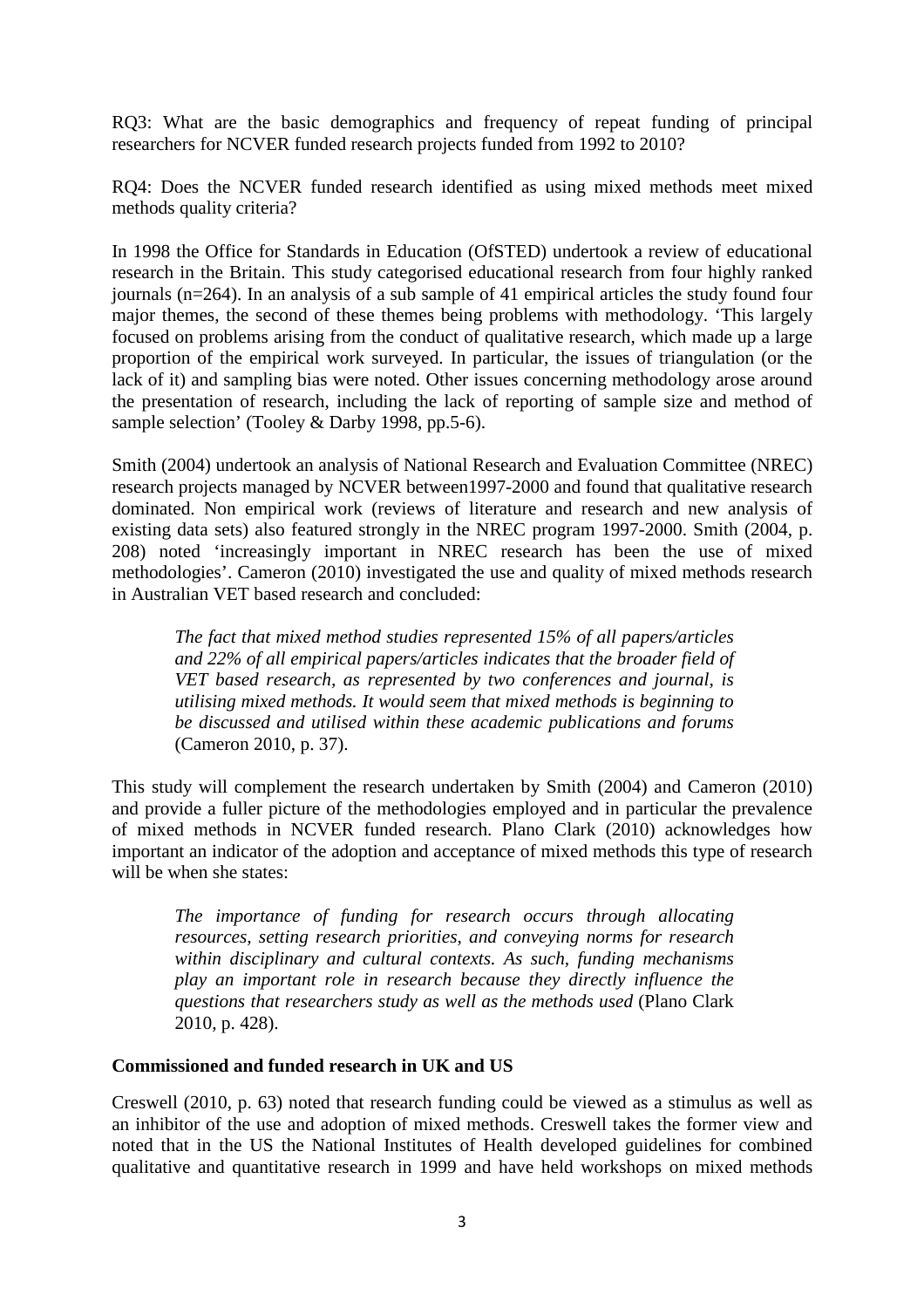research in 2004. He also noted that the US National Science Foundation held a workshop on the scientific foundations of qualitative research which included several papers on mixed methods in 2003. The American Educational Research Association has had a Special Interest group (SIG) for mixed methods for the past five years. In the UK the Economic and Social Research Council (ESRC) has funded mixed methods workshops and the Australian and New Zealand Academy of Management (ANZAM) will be launching its new mixed methods SIG in 2011.

The adoption and use of mixed methods within funded health services projects in the UK has been undertaken by O'Cathain, Murphy & Nicholl (2007a, 2007b). They found that 30% of these projects utilised mixed methods. Plano Clark (2010) undertook a study of the trends in US health related projects funded by the National Institutes of Health and similar US federal agencies. Plano Clark (2010) analysed 226 abstracts between 1997- 2008 on the Computer Retrieval of Information on Scientific Projects (CRISP) database which is provided by the US National Institutes of Health, the primary federal funding agency for health related research in the US. She did not find the high rates of mixed methods studies as did O'Cathain et al (2007a, 2007b) in the UK. The rate for explicitly stated mixed methods studies was 5% with a trend towards increasing rates of mixed methods studies. She paid particular attention to funded mixed methods studies and gave the following rationale for such a study:

*Funding issues are important to study to both learn about the process of successfully obtaining funding and to reflect on and critique the role of funding mechanisms in the conduct of mixed methods research. The purpose of this investigation is to examine recent trends in the use of mixed methods within federally funded research projects in the United States, specifically in the area of health-related research. Information about the prevalence of funded mixed methods projects is essential for considering the current level of adoption for mixed methods research as well as about the general adoption process for emergent research methods* (Plano Clark 2010, p. 429).

Both the UK based and US based studies indicate an increasing trend towards the use of mixed methods in government commissioned and funded health research. This mirrors the research on Australian based VET research undertaken by Smith (2004) and Cameron (2010) and has direct implications for those wishing to apply for future NCVER funded research.

## **Methodology**

The approach adopted for this study will be exploratory utilising an embedded mixed methods research design (Creswell & Plano Clark, 2007, p.67). This design is used when one data set provides a supportive, secondary role in a study based primarily on the other data type. 'The premises of this design are that a single data set is not sufficient, that different questions need to be answered, and that each type of question requires different types of data. Researchers use this design when they need to include qualitative or quantitative data to answer a research question within a largely quantitative or qualitative study' (Creswell & Plano Clark, 2007, p. 67). This study has quantisized secondary qualitative data to produce descriptive statistics to answer RQs 1-3. This will be complemented by qualitative analysis of those research projects identified as utilising mixed methods, against mixed methods research quality criteria in an attempt to answer RQ 4. The method employed in this stage of the research involved content/document analysis of publically available secondary data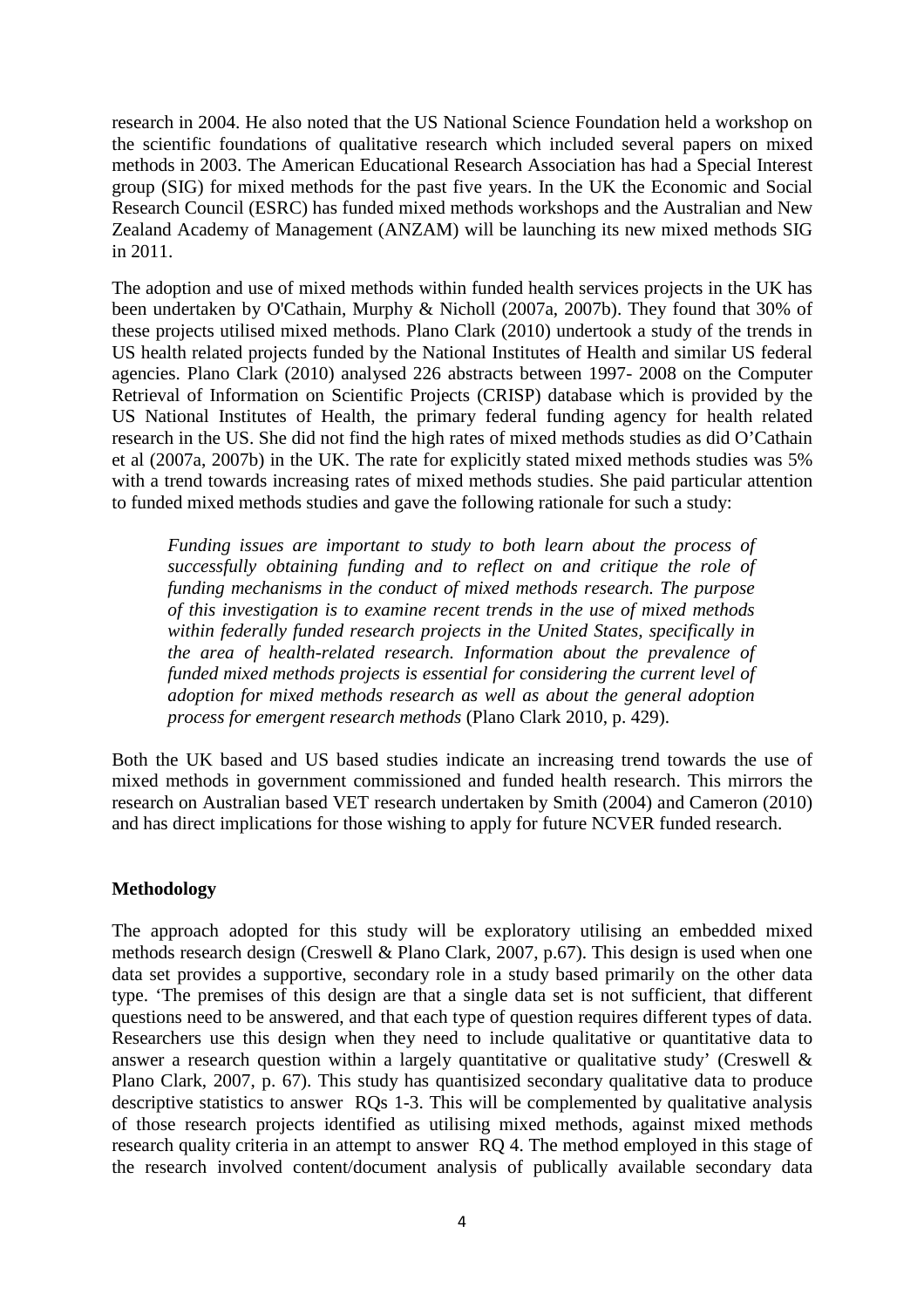sources. These data sources were accessed through the NCVER web site and included: web page content; NCVER corporate publications; NCVER funded publications including research reports and conference papers and; descriptions of research projects published on the NCVER web site. The content analysis involved categorising each research project as either: quantitative (QUANT); qualitative (QUAL); mixed methods (MMR) or; other. Quantitative research is that which uses one or more quantitative data collection methods and analysis techniques and where the data is in numerical form. Qualitative research is that which uses one or more qualitative data collection methods and analysis techniques with data mainly in textual form. Mixed methods research is that which uses a combination of quantitative and qualitative data collection methods and analysis techniques. The category of other represents an array of approaches ranging from literature reviews, conceptual developments and new analysis of existing secondary data sets. Data was also collected on the principal researchers and includes basic demographic data such as: gender; organisational affiliation and; location of the research. Coding was undertaken manually and managed through excel spreadsheets. The more detailed qualitative analysis of identified mixed methods research projects yet to be undertaken will utilse Nvivo software to conduct descriptive and topic coding centred upon the quality of the research using quality criteria developed from within the mixed methods research community.

## **Preliminary Findings and Discussion**

The NCVER categories its research funding programs under five key themes: *Students and Individuals*; *Teaching and Learning*; *Industry and employers*; *VET system* and; *VET in context.* All five themes have what will be referred to as level 2 themes. Figure 1 provides a visual depiction of the quantity of research projects funded under each of the five themes from 1992-2010.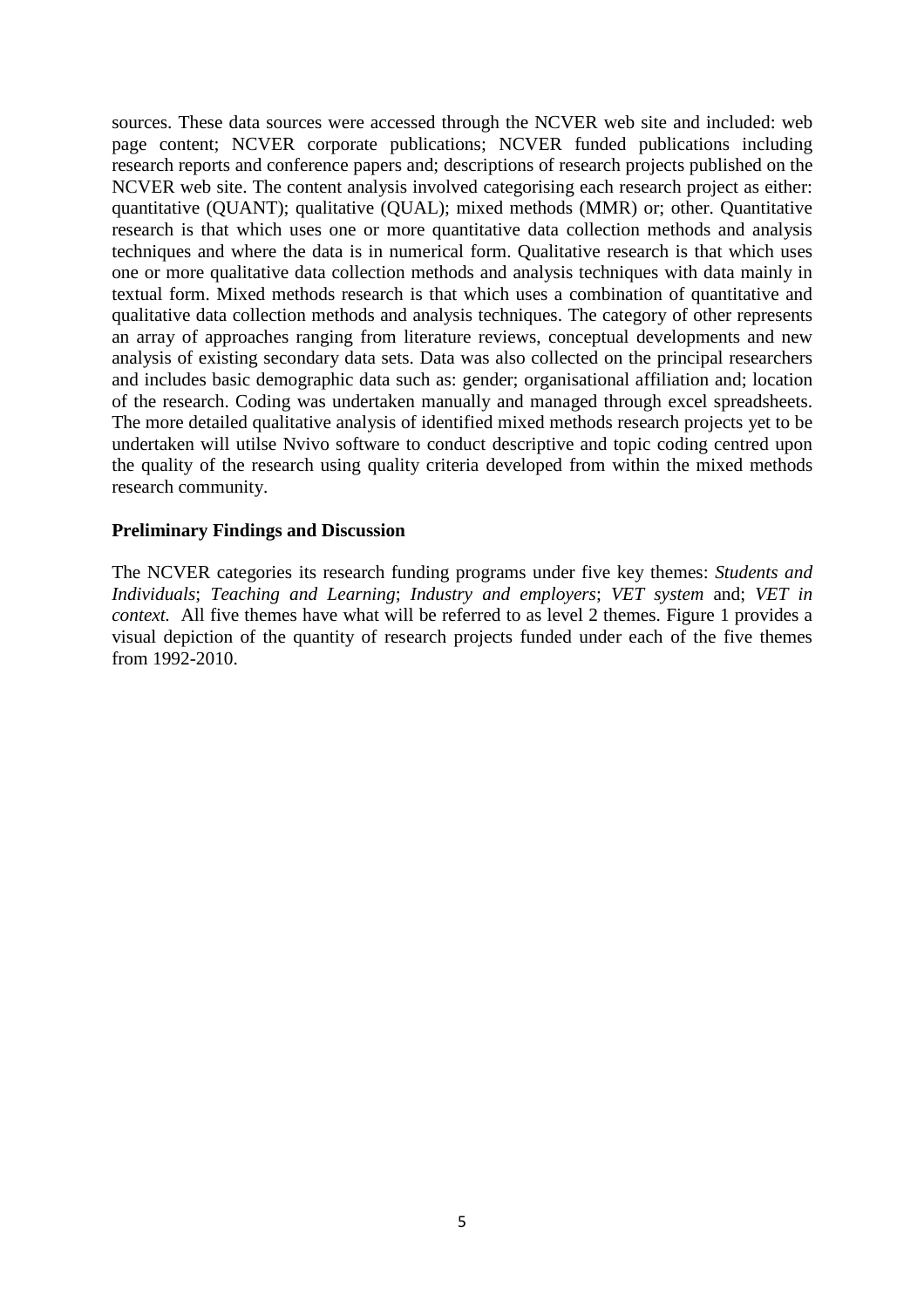

**Figure 1: NCVER research funding 1992-2010 as per research theme** 

Figure 2 provides a visual representation of the sum of the number of projects funded under each research theme and the number of publications produced under each theme. The publications for the *Students and individuals* theme is the highest.



**Figure 2: Project and publication frequencies from the five research themes 1992-2010** 

Table 1 provides frequencies for the number of funded research projects under each research theme for the period from 1992-2010. The average number of publications per research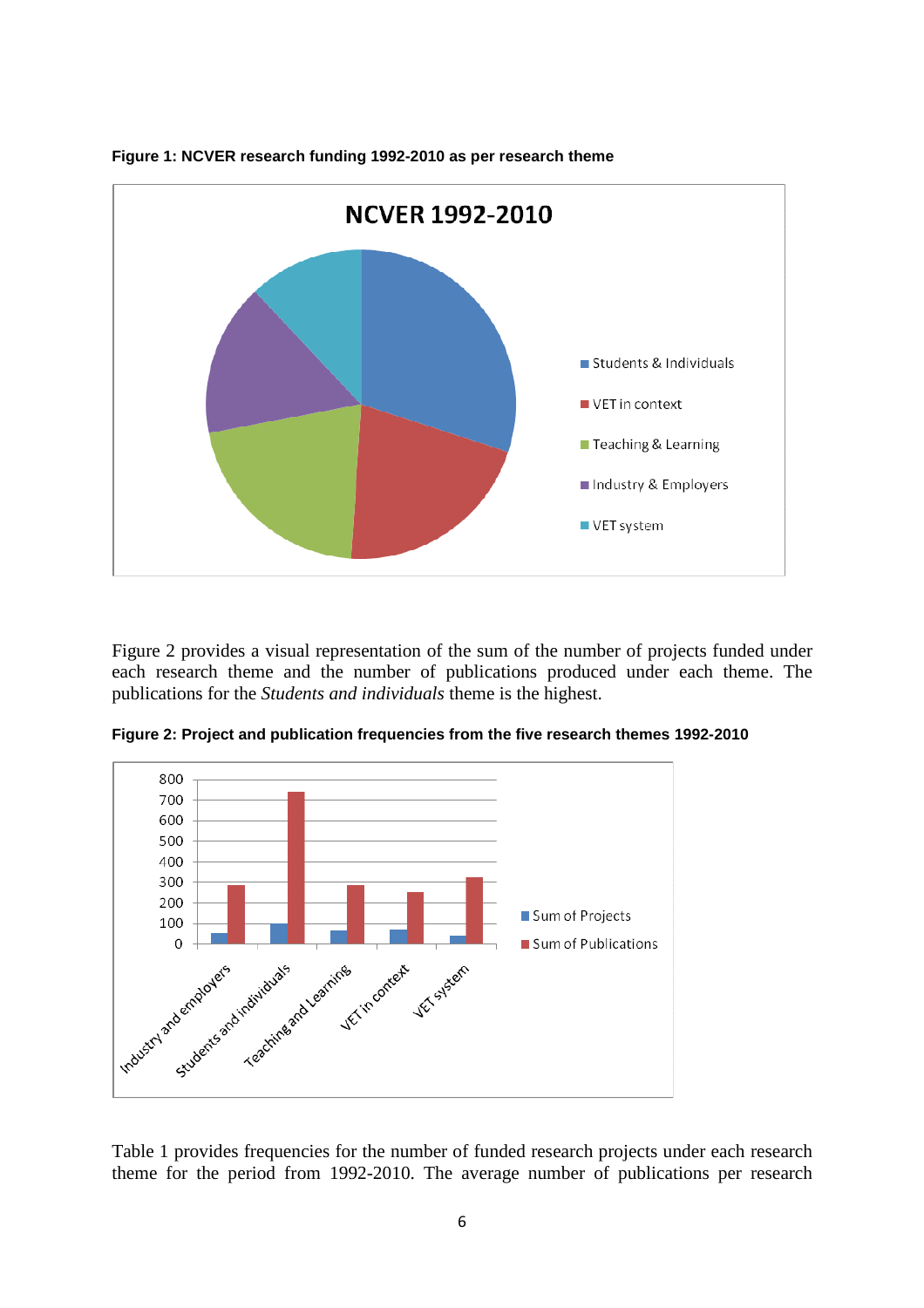projects has been calculated. Average publication rates for the *VET system* and the *Students and individuals* themes are the highest. This may have implications for research dissemination and adoption.

| <b>Research Themes</b>   | Number of<br><b>Projects</b> | %    | Number of<br><b>Publications</b> | %    | Average<br>pubs. to<br>projects |
|--------------------------|------------------------------|------|----------------------------------|------|---------------------------------|
| Students and individuals | 99                           | 30   | 743                              | 39   | 7.5                             |
| VET in context           |                              | 21   | 254                              | 14   | 3.5                             |
| Teaching and learning    | 68                           | 21   | 288                              | 15   | 4.2                             |
| Industry and employers   | 53                           | 16   | 285                              | 15   | 5.3                             |
| VET system               | 41                           | 12   | 324                              | 17   | 7.9                             |
|                          | 332                          | 100% | 1894                             | 100% |                                 |
| <b>TOTAL</b>             |                              |      |                                  |      |                                 |

#### **Table 1: Total NCVER research projects funded 1992-2010**

As can been seen from Table 1 the theme with the most funded research projects is *Students and individuals* followed by *VET in Context* and *Teaching and learning*. The largest percentage of publications is attached to the theme with the most funded projects (*Students and individuals*) however, the average rate of publications to projects is the highest for the theme with the least number of funded projects, *VET system*, followed by the theme with the most funded projects, *Students and individuals*.

The following five tables (Tables 2-6) provide descriptive statistics on funding under each main themes level 2 themes. Table 2 provides a breakdown of the number of research projects funded under the *Students and individual* theme. The Level 2 theme with the highest number of research projects is *Learner groups* followed by *Careers and pathways*. The number of publications produced under the learner groups level 2 theme is substantial.

#### **Table 2: Theme: Students and individuals**

| Level 2 theme                     | <b>Projects</b> | <b>Publications</b> |
|-----------------------------------|-----------------|---------------------|
| Learner groups                    | 58              |                     |
| Careers and pathways              | 19              | 189                 |
| Student achievements and outcomes | 15              | 105                 |
| General                           |                 | 29                  |
| <b>TOTAL</b>                      | 99              | 743                 |

Table 3 provides a breakdown of the number of research projects funded under the *VET in context* theme. The Level 2 theme with the highest number of research projects is *Economic aspects of VET* followed by *Social issues*.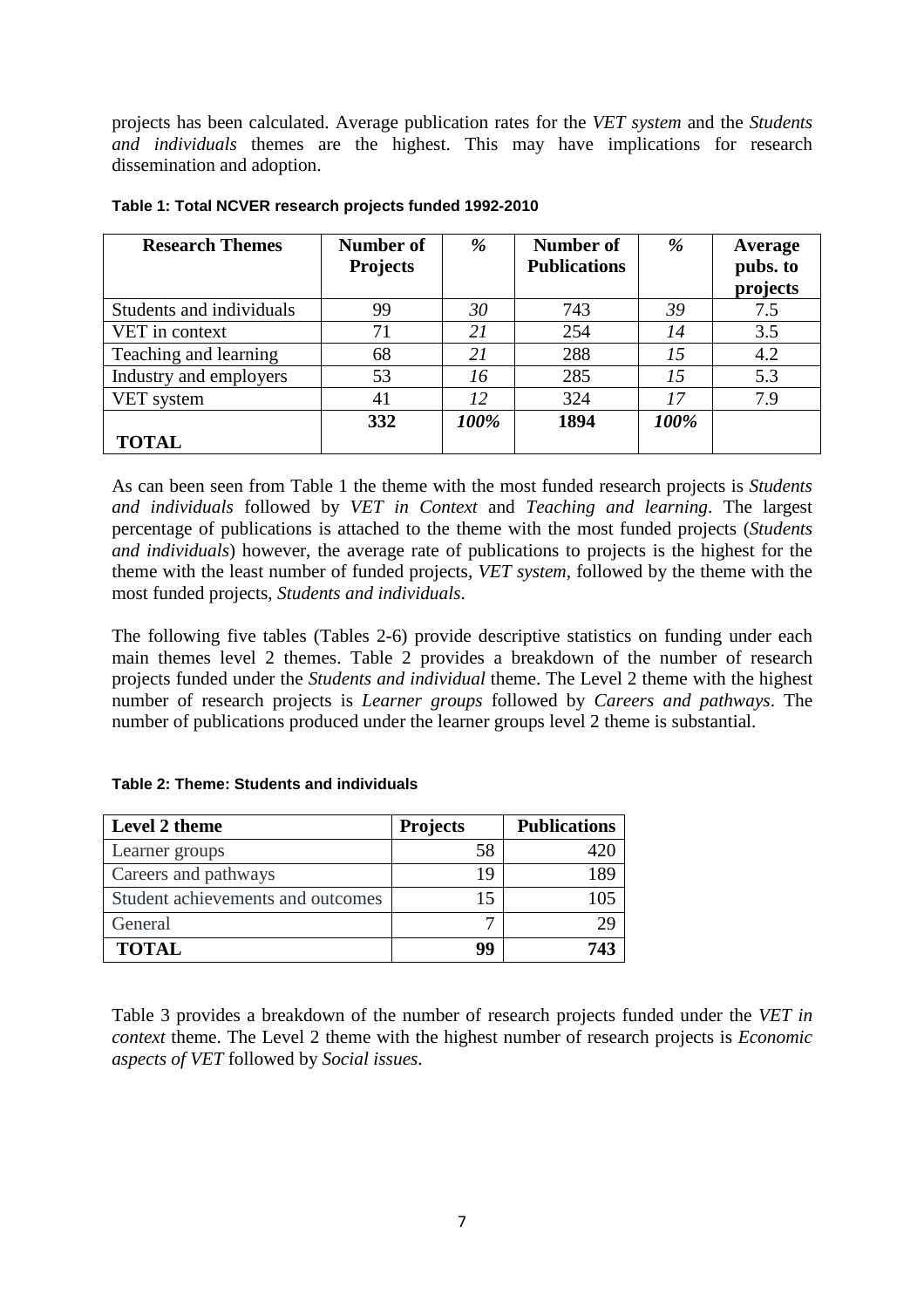#### **Table 3: Theme: VET in Context**

| Level 2 theme                | <b>Projects</b>             | <b>Publications</b> |
|------------------------------|-----------------------------|---------------------|
| Economic aspects of VET      | 18                          | 42                  |
| Social issues                | 13                          | 29                  |
| Cross sectoral issues        | 9                           | 33                  |
| Regional issues              | 9                           | 24                  |
| International aspects of VET | 6                           | 45                  |
| General                      | 6                           | 17                  |
| Contribution to innovation   | 4                           | 13                  |
| Work changes                 | $\overline{2}$              | 36                  |
| Lifelong learning            | $\overline{2}$              | 13                  |
| Environmental issues         | $\mathcal{D}_{\mathcal{A}}$ | $\overline{2}$      |
| <b>TOTAL</b>                 |                             |                     |

The socio economic aspects of VET in context has been the most funded of the level 2 themes however the publications are highest for International aspects of VET.

Table 4 provides a breakdown of the number of research projects funded under the *Teaching and learning* theme. The Level 2 theme with the highest number of research projects is *Literacy and numeracy* followed by *Learning.*

### **Table 4: Theme: Teaching and learning**

| Level 2 theme                    | <b>Projects</b> | <b>Publications</b> |
|----------------------------------|-----------------|---------------------|
| Literacy numeracy                | 29              | 47                  |
| Learning                         | 10              | 33                  |
| VET practitioners                | 9               | 43                  |
| Teaching and learning delivery   |                 | 59                  |
| Student assessment               | 6               | 22                  |
| General                          | 3               | 20                  |
| Generic skills                   | 2               | 26                  |
| Quality of teaching and learning |                 | 22                  |
| Competency based training        |                 | 16                  |
| <b>TOTAL</b>                     | 68              |                     |

Although the Literacy numeracy level 2 theme has been funded the most the highest publications are attached to the teaching and learning level 2 theme.

Table 5 provides a breakdown of the number of research projects funded under the *Industry and employers* theme. The Level 2 theme with the highest number of research projects is *Investment in training* followed by *Industry and employer views*.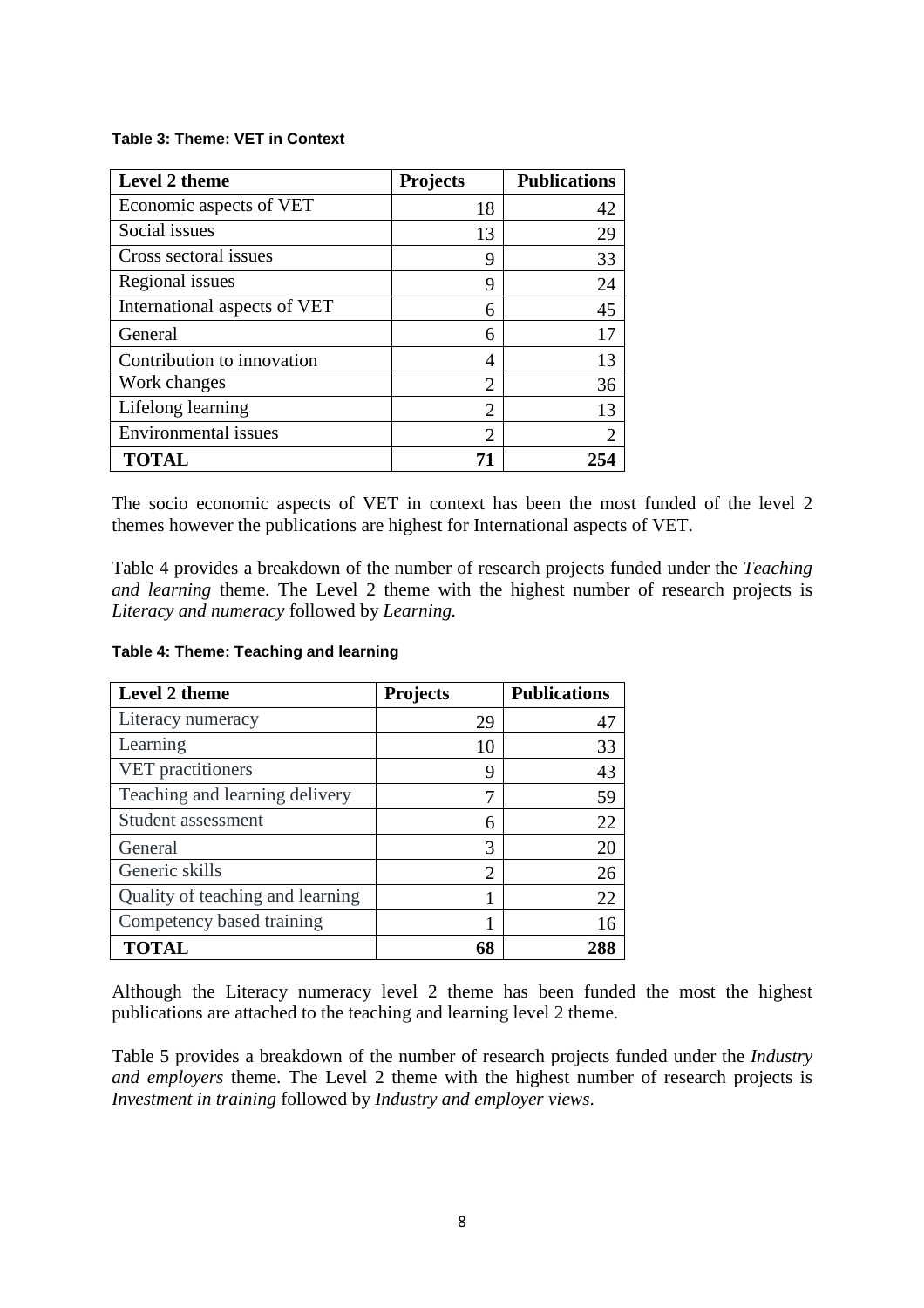### **Table 5: Industry and Employers**

| Level 2 theme                  | <b>Projects</b>             | <b>Publications</b> |
|--------------------------------|-----------------------------|---------------------|
| Investment in training         | 11                          | 30                  |
| Industry and employer views    | 10                          | 36                  |
| Specific industries            | 6                           | 71                  |
| General                        | 6                           | 25                  |
| Skill shortages                | 5                           | 34                  |
| Existing workers               | 4                           | 9                   |
| Training within the enterprise | 3                           | 28                  |
| Industry organisations         | 3                           | 4                   |
| VET/Industry partnerships      | $\overline{2}$              | 11                  |
| Group training                 | $\mathcal{D}_{\mathcal{A}}$ | 5                   |
| Specific occupations           |                             | 22                  |
| <b>Small business</b>          |                             | 10                  |
| <b>TOTAL</b>                   | 53                          | 285                 |

Investment in training and industry and employer views have been funded the most however the publications are highest for Specific industries.

Table 6 provides a breakdown of the number of research projects funded under the *VET system* theme. The Level 2 theme with the highest number of research projects is *Funding and financing* followed closely by *VET providers* and *VET system performance*.

| Level 2 theme                    | <b>Projects</b> | <b>Publications</b> |
|----------------------------------|-----------------|---------------------|
| Funding and financing            | 7               | 18                  |
| VET providers                    | 6               | 54                  |
| VET system performance           | 6               | 34                  |
| General                          | 5               | 52                  |
| Apprenticeships and traineeships | 5               | 38                  |
| <b>VET</b> workforce             | 4               | 41                  |
| Policy and reform                | 3               | 44                  |
| Training packages                | 3               | 7                   |
| VET in schools programs          |                 | 14                  |
| Structure and governance         |                 | 6                   |
| Management                       |                 | 8                   |
| Quality assurance                |                 | 5                   |
| <b>States and territories</b>    |                 | 3                   |
| <b>TOTAL</b>                     | 41              | 324                 |

## **Table 6: Theme: VET System**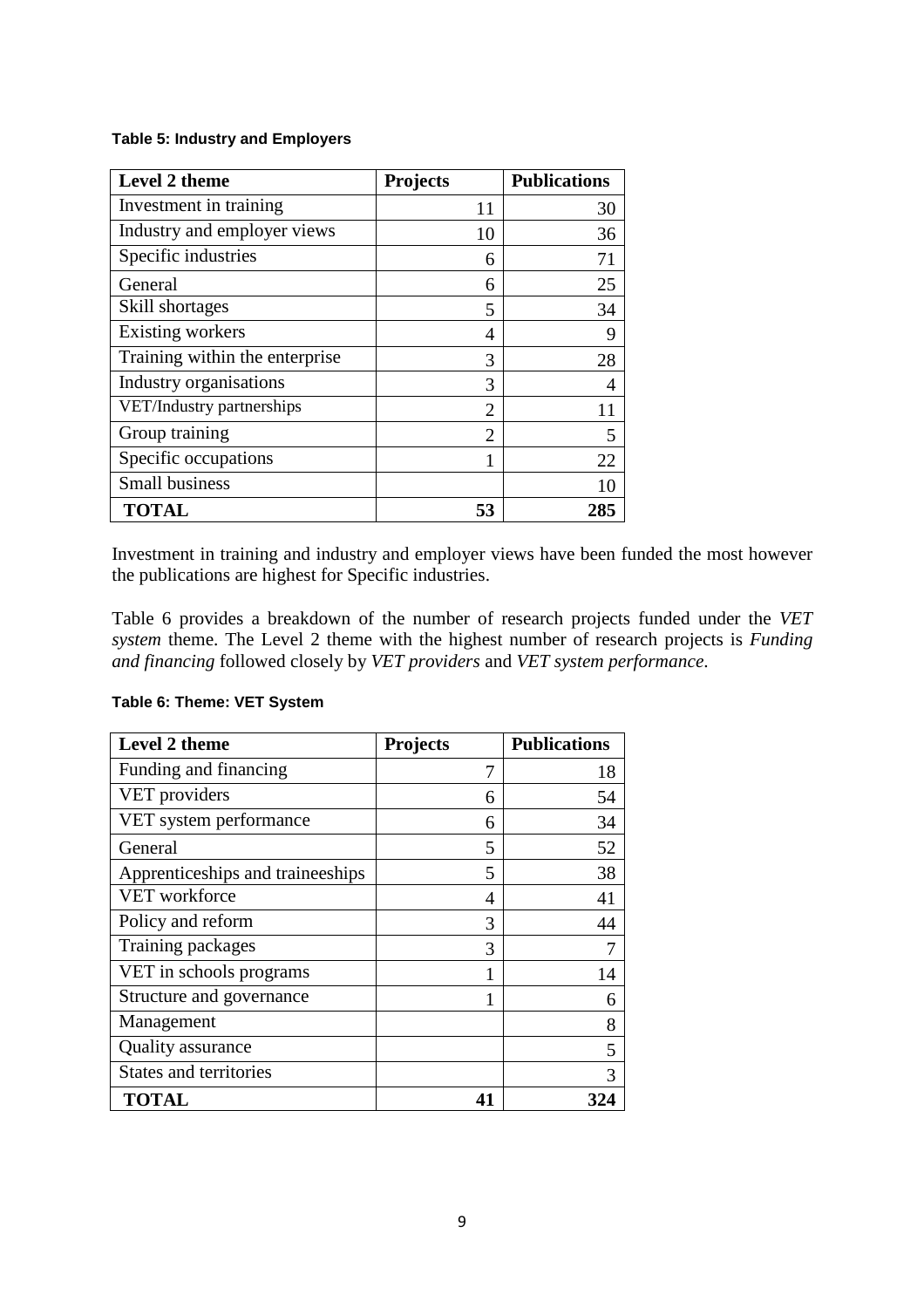This is the main theme with the least number of funded projects and some level 2 themes have not had any projects funded. Publications are highest for VET providers and general level 2 themes.

Preliminary findings for two of the five main research themes (*Students and individuals* and *Teaching and Learning*) in relation to the gender of the principal researcher and the "Approach" taken to the research is reported in Tables 7 and 8. Please note that for the research theme *Students and individuals,* projects from one of the Level 2 themes (*Learner groups*) are yet to be analysed and this represents over one half of the total number of projects from this main theme. Basic demographics of the principal researcher have been collected however only gender is presented in this paper. These demographics will be analysed against methodological and main theme preferences and frequency of receipt of funding.

| Level 2 theme                     | <b>Projects</b> | <b>Gender of</b><br><b>PR</b> | Approach                                                 |
|-----------------------------------|-----------------|-------------------------------|----------------------------------------------------------|
|                                   | 19              | 8 Female                      |                                                          |
| Careers and pathways              |                 | 11 Male                       | QUANT(4)                                                 |
|                                   |                 |                               | QUAL(5)                                                  |
|                                   |                 |                               | MM(3)<br>Case Study (1)                                  |
|                                   |                 |                               |                                                          |
|                                   |                 |                               | Develop framework (1)<br>Lit review, data gathering $\&$ |
|                                   |                 |                               | analysis (4)                                             |
|                                   |                 |                               | Not stated $(1)$                                         |
| Student achievements and outcomes | 15              | 3 Female                      | QUANT(5)                                                 |
|                                   |                 | 12 Male                       | QUAL(4)                                                  |
|                                   |                 |                               | MM(2)                                                    |
|                                   |                 |                               | Data analysis (2)                                        |
|                                   |                 |                               | Literature review (1)                                    |
|                                   |                 |                               | Not stated $(1)$                                         |
| General                           | 7               | 3 Female                      | QUANT(2)                                                 |
|                                   |                 | 4 Male                        | QUAL(1)                                                  |
|                                   |                 |                               | MM(2)                                                    |
|                                   |                 |                               | Surveys (2)                                              |
| <b>TOTAL</b>                      | 41              | 14 Female                     | QUANT(11)                                                |
|                                   | 100%            | 34%                           | QUAL(10)                                                 |
|                                   |                 | 27 Male                       | MM(7)                                                    |
|                                   |                 | 66%                           | Lit review, data gathering $\&$                          |
|                                   |                 |                               | analysis (4)                                             |
|                                   |                 |                               | Surveys (2)                                              |
|                                   |                 |                               | Data analysis (2)                                        |
|                                   |                 |                               | Not Stated (2)                                           |
|                                   |                 |                               | Case Study (1)                                           |
|                                   |                 |                               | Literature review (1)                                    |
|                                   |                 |                               | Develop framework (1)                                    |
| **Learner groups                  | 58              |                               |                                                          |

# **Table 7: Theme: Students and individuals**

*\*\*Analysis not completed for this level 2 theme to date*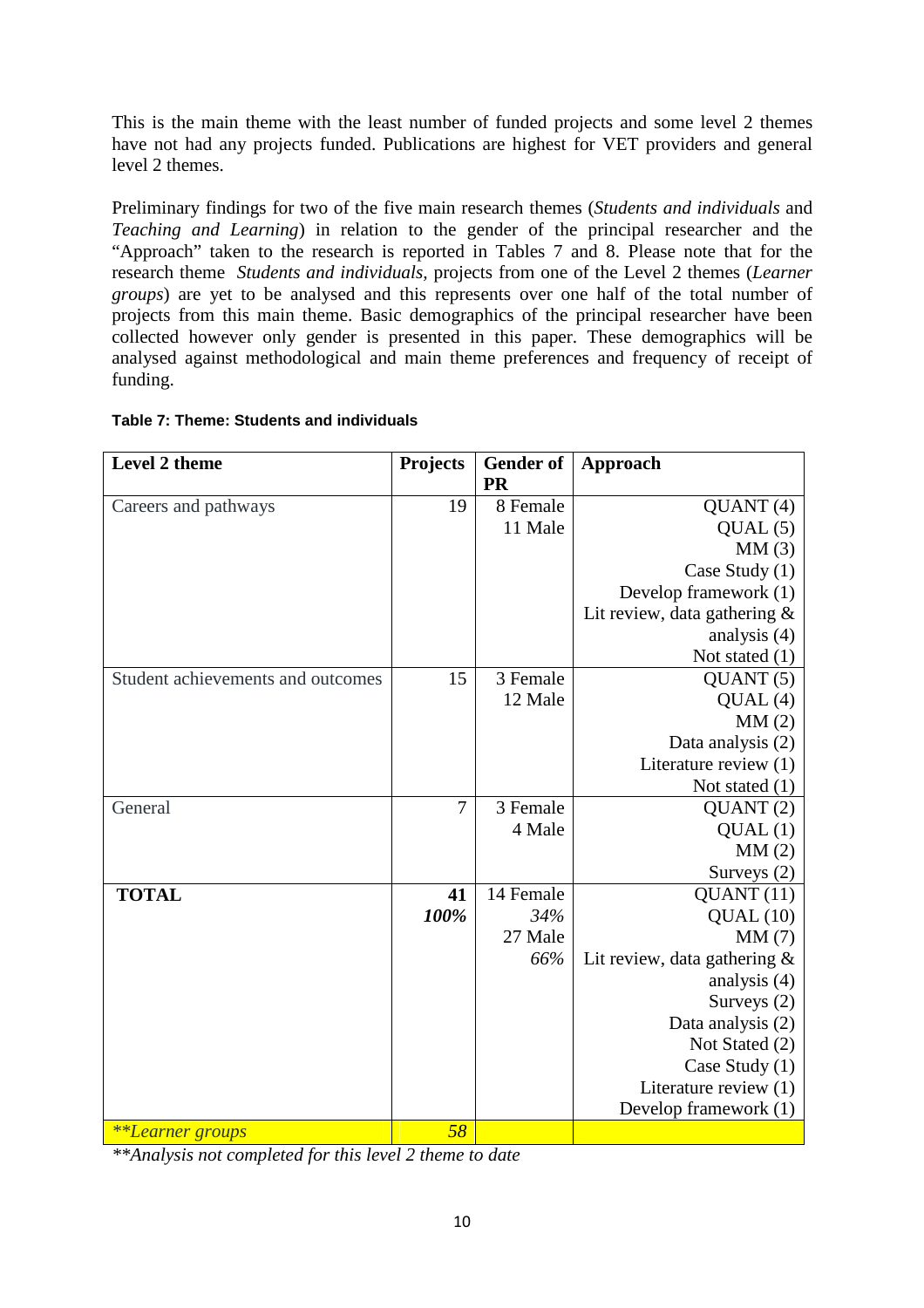Quantitative approaches are the most frequent  $(n=11)$  closely followed by qualitative approaches  $(n=10)$  and mixed methods  $(n=7)$ . None of the seven mixed methods projects explicitly mentioned they were "mixed methods" but described the use of both a qualitative and quantitative methods. Of the 2 projects which did not state the "Approach", one commenced in 1999 and the other in 2009.

Two thirds of the principal researchers are male and one third female for this theme. This may change when the gender of principal researchers is calculated for the 58 projects under the level 2 Theme learner groups. It is interesting to note that two female principal researchers had been funded for two projects and three male principal researchers had been funded for two projects each across these level 2 themes.

The Australian Research Centre (ARC) noted that in terms of early career researchers (ECR) applicants for ARC Discovery Project grants from 2001-2009 there was a gender imbalance:

*Of further concern has been the trend that female researchers within the ECR cohort have been significantly less successful than male ECRs, and significantly less successful than male researchers overall. The participant success rate for females on ECR-only proposals over the nine year period is 16.5 per cent compared to males at 19.9 per cent, a difference of 3.4 percentage points... The overall participant success rate in Discovery Projects for the nine year period is 25.8 per cent, which is 9.3 percentage points higher than females on ECR-only proposals* (ARC, 2010, p.14).

The study also found that female researchers perform similarly to their male counterparts 15 years out from being awarded their PhD and that the numbers of female researchers is small:

*Although retention rates for female researchers is generally poor, for those that remain in a research career, success rates improve until a point 15 years from PhD and from then on females achieve very similar levels of success as males. At this point however the total number of female researchers is small* (ARC, 2010, p. 15)*.* 

This study will be unable to estimate the length of time since the completion of a PhD for those researchers awarded NCVER funds however, the gender analysis may provide some insights into the gender mix of Australian VET researchers who have been successful in being awarded NCVER grants.

Table 8 contains the gender breakdown and "Approaches" for the main research theme: *Teaching and learning*. Projects from two of the nine level 2 themes (*Literacy and numeracy*  and *Learning*) are yet to be analysed.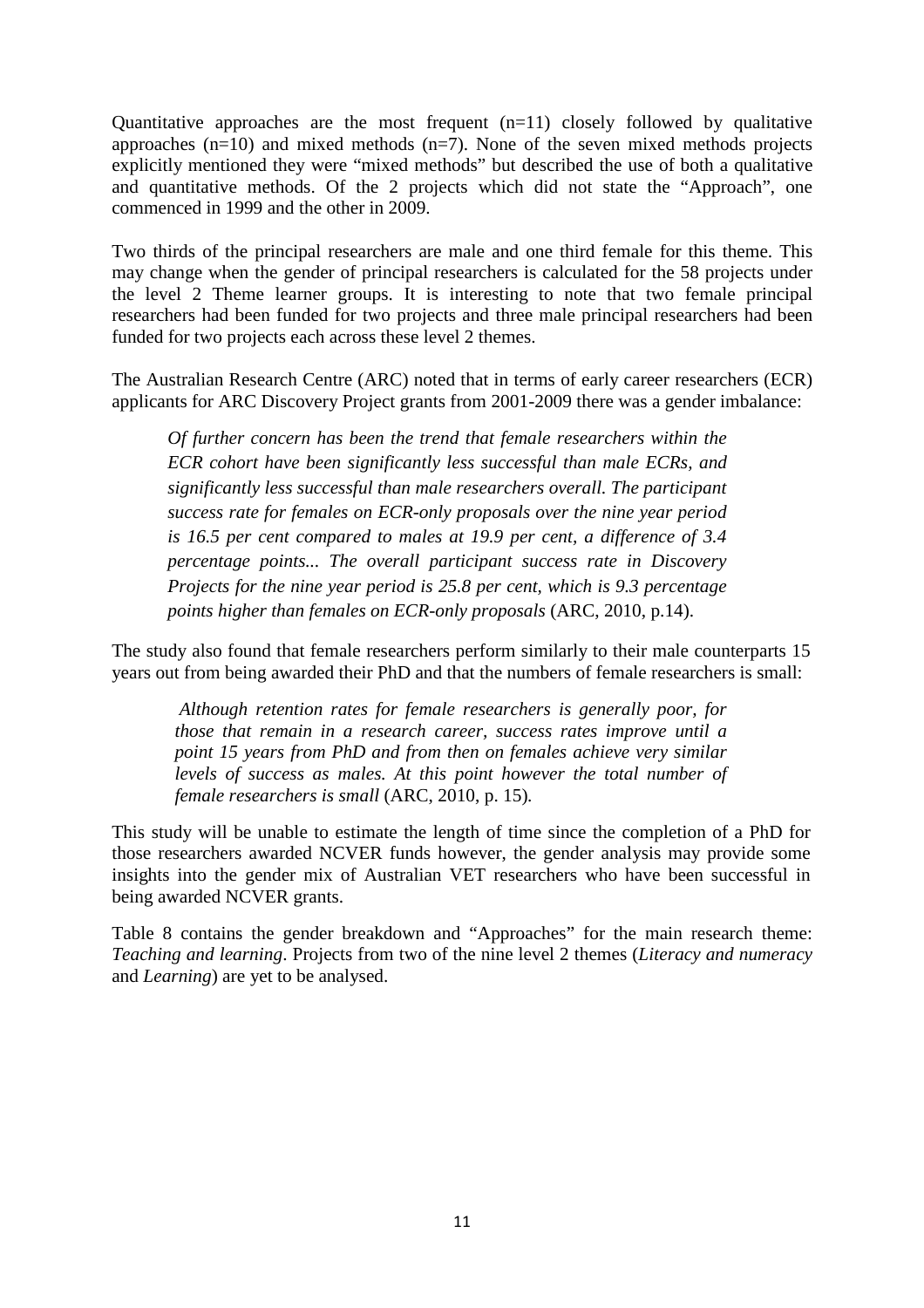## **Table 8: Theme: Teaching and learning**

| Level 2 theme                              | Projects                           | <b>Gender</b> of<br><b>PR</b> | Approach                   |
|--------------------------------------------|------------------------------------|-------------------------------|----------------------------|
| VET practitioners                          |                                    | 4 Female                      | QUAL(3)                    |
|                                            |                                    | 5 Male                        | Action research (2)        |
|                                            |                                    |                               | Adult Literacy project (2) |
|                                            |                                    |                               | Case Studies (1)           |
|                                            | 9                                  |                               | Not stated $(1)$           |
| Teaching and learning delivery             |                                    | 6 Female                      | QUAL(4)                    |
|                                            |                                    | 1 Male                        | Adult Literacy Project (1) |
|                                            | 7                                  |                               | Not stated (2)             |
| Student assessment                         |                                    | 2 Female                      | QUAL(1)                    |
|                                            |                                    | 3 Male                        | Case studies (1)           |
|                                            |                                    | 1 not stated                  | Desk research (1)          |
|                                            | 6                                  |                               | Not stated (3)             |
|                                            |                                    | 3 Female                      | QUAL(1)                    |
| General                                    | 3                                  | 0 Male                        | Not stated (2)             |
| Generic skills                             |                                    | 0 Female                      | Search conferences (1)     |
|                                            | $\overline{2}$                     | 2 Male                        | Not stated $(1)$           |
| Quality of teaching and learning           |                                    | 1 Female                      |                            |
|                                            | 1                                  | 0 Male                        | Not stated $(1)$           |
| Competency based training                  |                                    | 0 Female                      |                            |
|                                            | $\mathbf{1}$                       | 1 Male                        | Survey $(1)$               |
|                                            |                                    | 16 Female                     | Not Stated (10)            |
|                                            |                                    | 55.5%                         | QUAL(9)                    |
|                                            |                                    | 12 Male                       | Adult Literacy project (3) |
|                                            |                                    | 41.5%                         | Action research (2)        |
|                                            |                                    |                               | Case Study (2)             |
|                                            |                                    |                               | Search conferences (1)     |
|                                            |                                    |                               | Survey $(1)$               |
|                                            | 29                                 |                               | Desk research (1)          |
| <b>TOTAL</b>                               | 100%                               |                               |                            |
| <i>**Literacy numeracy</i>                 | 29                                 |                               |                            |
| **Learning<br>$\mathbf{r}$<br>$\mathbf{r}$ | 10<br>$\mathbf{1} \cap \mathbf{1}$ |                               |                            |

*\*\*Analysis not completed for these Level 2 themes to date* 

In terms of gender of the principal researcher females represent 55.5% and males 41.5%. This may change when the gender of principal researchers is calculated for the 39 projects under the level 2 themes of *Literacy numeracy* and *learning groups*. There appears to be a dominant use of qualitative approaches and no quantitative or mixed methods approaches listed. There is also a significant proportion of projects which have not stated their "Approach". Of the 10 projects which did not state the "Approach", 3 commenced in 2000, 2 commenced in 2002 and 5 commenced in 2003. The omission of a stated methodological "Approach" in the project summary documentation is telling in itself.

# **Further analysis planned**

This paper reports the preliminary findings of this large undertaking and will now describe the full analysis that is planned. Each project under each of the five main research themes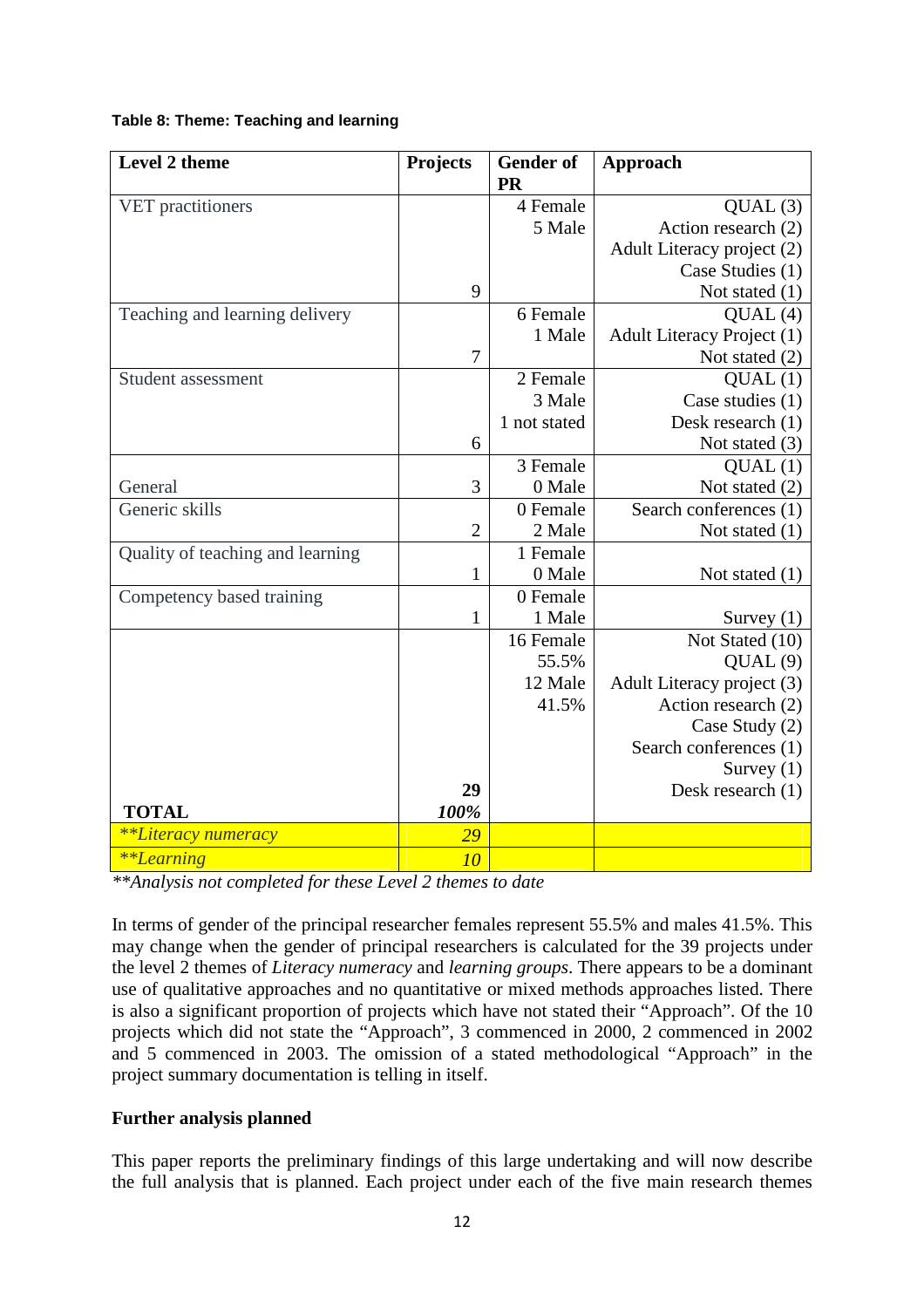will be coded as either: In House or; Managed Research Program. The year the project was funded, the approach and methodology as described on the project description page will be coded and basic demographics of each principal researcher will be coded. This will include the allocation of an identity code for each individual principal researcher, gender and organisation/affiliation. The actual amount of funding is not available from the project description summaries and will therefore not be analysed. It is hoped this further analysis will provide a methodological scan of the research design and methodologies utilised in research across these five broad research themes and level 2 themes. Particular attention will then be paid to those using mixed methods and it is envisaged that the findings will add to a small but growing research activity within the mixed methods movement that has begun to analyse the quality, adoption and acceptance of mixed methods in government funded research.

## **Conclusion**

The VET research funded by NCVER in the past nineteen years (1992-2010) has been preliminarily analysed in terms of frequencies of funded projects across two of the five main themes and the majority of the corresponding level 2 themes. No substantial conclusions can be made as yet although this preliminary analysis does indicate that for three of the four level 2 themes for the main theme of *Students and individuals,* there is almost an equal use of quantitative and qualitative approaches and that mixed methods (although not explicitly stated as such) is not far behind in terms of frequency. There also seems to indicate a gender imbalance in terms of principal researchers with two thirds being male. For eight of the ten level 2 themes for the main theme of *Teaching and Learning* there is a dominance of qualitative research and a high rate of approaches not stated. No quantitative or mixed methods research approaches were coded for these level 2 theme projects. There is a more balanced gender ratio in terms of principal researchers for this theme with just over one half (55.5%) being female.

Further analysis and a deeper investigation into the methods utilised and in particular the use of mixed methods is planned. As noted by Plano Clark (2010) this type of analysis provides evidence of the quality, prevalence and adoption of mixed methods across a discipline and within an Australian context and may be an indicator of either the research funding inhibitor or stimulus effect on mixed methods referred to by Creswell (2010).

The findings from this large study will help to inform the VET based research community and the mixed methods research community about the methodological approaches which are being funded under the NCVER in house and NVETRE programs, across a nineteen year period and five main research themes. The study will provide data on the openness of NCVER to fund emergent methodological approaches, the level of diversity in methodological choices and may indicate the level of methodological innovation or otherwise within the broad methodological categories (QUANT and QUAL) and across them (MMR). The study will also examine the basic demographics of principal researchers and may shed some light on gender balance and an issue brought up by the Review of the National Centre for Vocational Education Research Ltd Research and Services Report (DEST 2006). Namely, that there was some concern in the VET sector of the over reliant nature of the research programme on a number of university researchers, despite NCVER working actively to encourage wide participation of researchers. This concern led the review to recommend: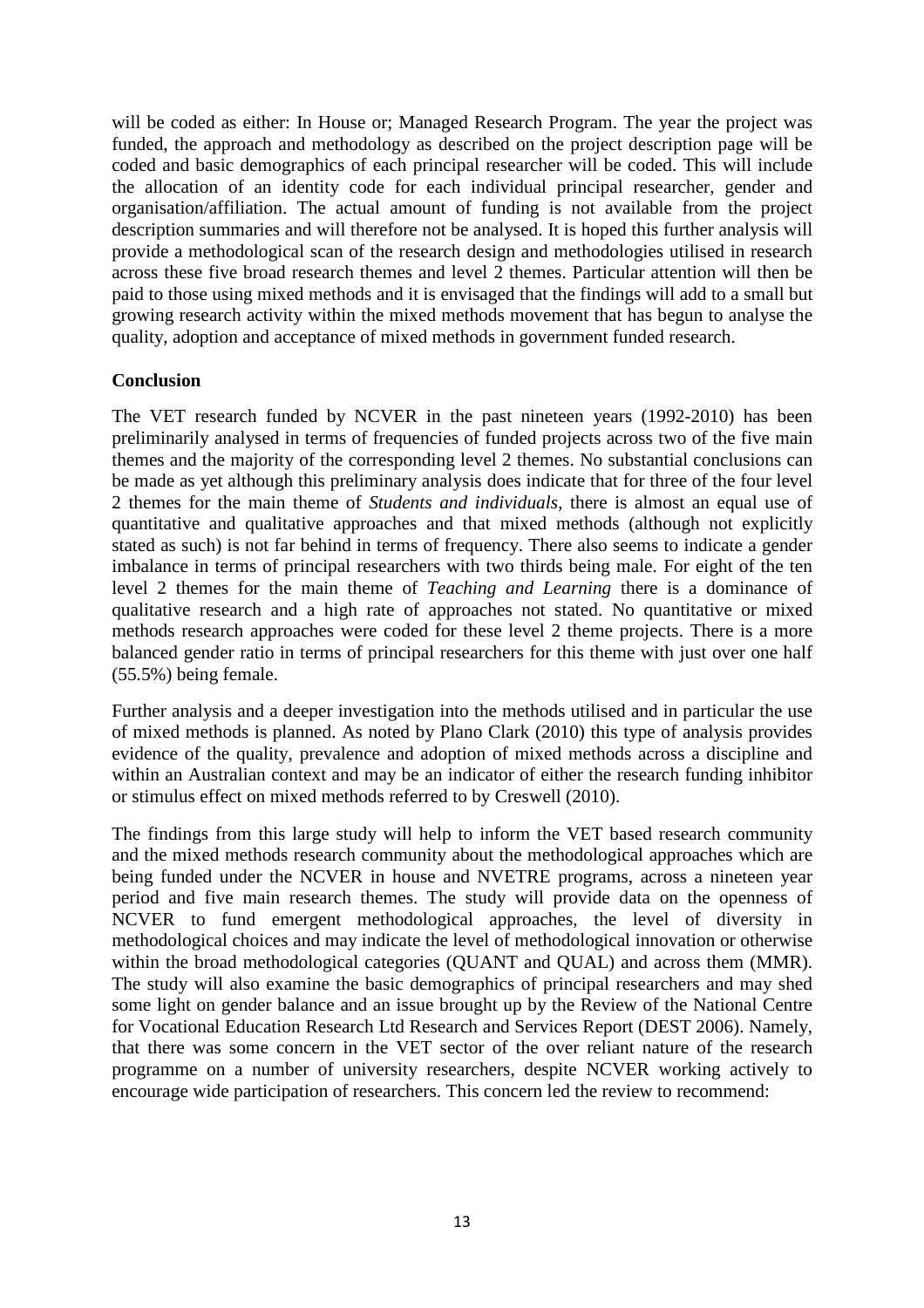*Recommendation 11: Broad participation by researchers* 

*NCVER should monitor the research grants programme to ensure that funding guidelines support broad participation by researchers in diverse institutional circumstances* (DEST, 2006, p. 6).

The study will assist the VET research community to reflect back on nineteen years of funded research and to hopefully gain some insights into lessons for the future.

### **Acknowledgements**

The author would like to thank and acknowledge the assistance provided from NCVER staff, notably Phil Loveder, Jeanne MacKenzie and NCVER IT staff for their assistance in providing the archived web content required to complete the research commenced in October 2010.

## **References**

Australian Research Council. (2010). ARC Discovery Program Consultation Paper, Accessed 21 February 2010, http://www.arc.gov.au/ncgp/dp/dp\_consultation.htm

Cameron, R. (2010). Mixed Methods in VET Research: Usage and quality. International Journal of Training Research, 8:1, June, 25-39.

Creswell, J.W. (2010). Mapping the developing landscape of mixed methods research in Tashakkori, A. and C. Teddlie (2010).Sage Handbook of Mixed Methods in Social & Behavioral Research, 45-68.

Creswell, J.W. and Plano Clark, V.L. (2007). Designing and Conducting Mixed Methods Research, Sage, Thousand Oaks, CA.

DEST. (2006). Review of the National Centre for Vocational Education Research Ltd Research and Statistical Services Report, Department Education, Science and Training, Australian Government, Canberra. Accessed 20 January 2011, http://www.dest.gov.au/NR/rdonlyres/768AFEFA-743A-4D15-A901- 1C7C9AFA5684/10594/NCVER\_final.pdf

O'Cathain, A, Murphy, E., & Nicholl, J. (2007a). Integration and publications as indicators of "yield" from mixed methods studies. Journal of Mixed Methods Research, 1, 147-163.

O'Cathain, A, E. Murphy, & Nicholl, J. (2007b). Why, and how, mixed methods research is undertaken in health services research in England: A mixed methods study. BMC Health Services Research 7:85.

Plano Clark, V. (2010). The adoption and practice of mixed methods in: U.S Trends in federally funded health-related research, Qualitative Inquiry, 16: 428-440.